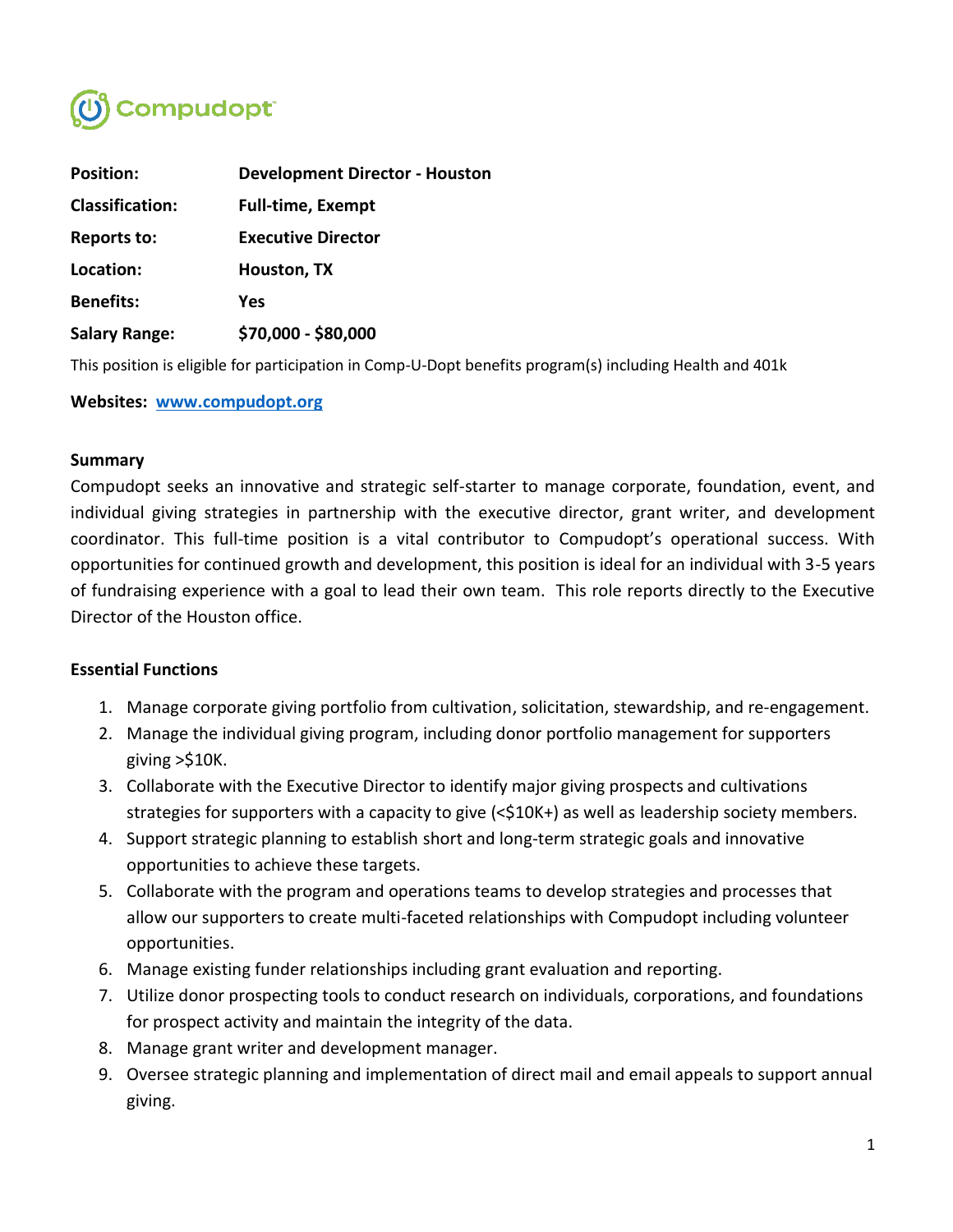- 10. Own and lead all facets of planning and execution for Compudopt's annual Clay Shoot and Oktoberfest, as well as other special events.
- 11. Support Executive Director and Board fundraising efforts as needed.
- 12. Provide presentations and host tours of Compudopt to educate supporters on the need for our work, our programs, and our impact.
- 13. Compose and guide thank you letters for awarded funds.
- 14. Ensure that all donor's gifts are acknowledged within 24 to 48 hours upon receipt; ensure acknowledgment letters are updated quarterly and are appropriate and meaningful.
- 15. Proficiency with Microsoft Office, OneCause (or other similar fundraiser/donor management software).
- 16. Work with the marketing team to create promotional material for the fundraising events and campaigns.
- 17. Other duties as assigned.
- This position is responsible for supervising 1 contract grant writer and 1 Development Manager.
- This is a *full-time* position. Days and hours of work are M-F from 9 am- 5:00 pm, with some weekend and evening hours required.
- This position requires local travel.
- Some lifting of up to 50lbs

# **Competencies**

- 1. Relationship Management
- 2. Communication Proficiency
- 3. Strategic mindset
- 4. Budget Management
- 5. Flexibility

# **Required Qualifications**

- 1. 3-5 years of business development fundraising experience required in nonprofit organizations medium-sized organizations preferred.
- 2. Experience developing and maintaining strategic partnerships, securing grants, and major gifts that contribute to the increasing visibility, impact, and financial resources of an organization/organization over time.
- 3. Familiarity and a good understanding of primary development streams including corporate and institutional giving, individual giving, and events. Strength in corporate development preferred.
- 4. Knowledge of the Houston philanthropic landscape.
- 5. Demonstrated level of comfort with public speaking and presenting complex information in a compelling manner to a variety of audiences.